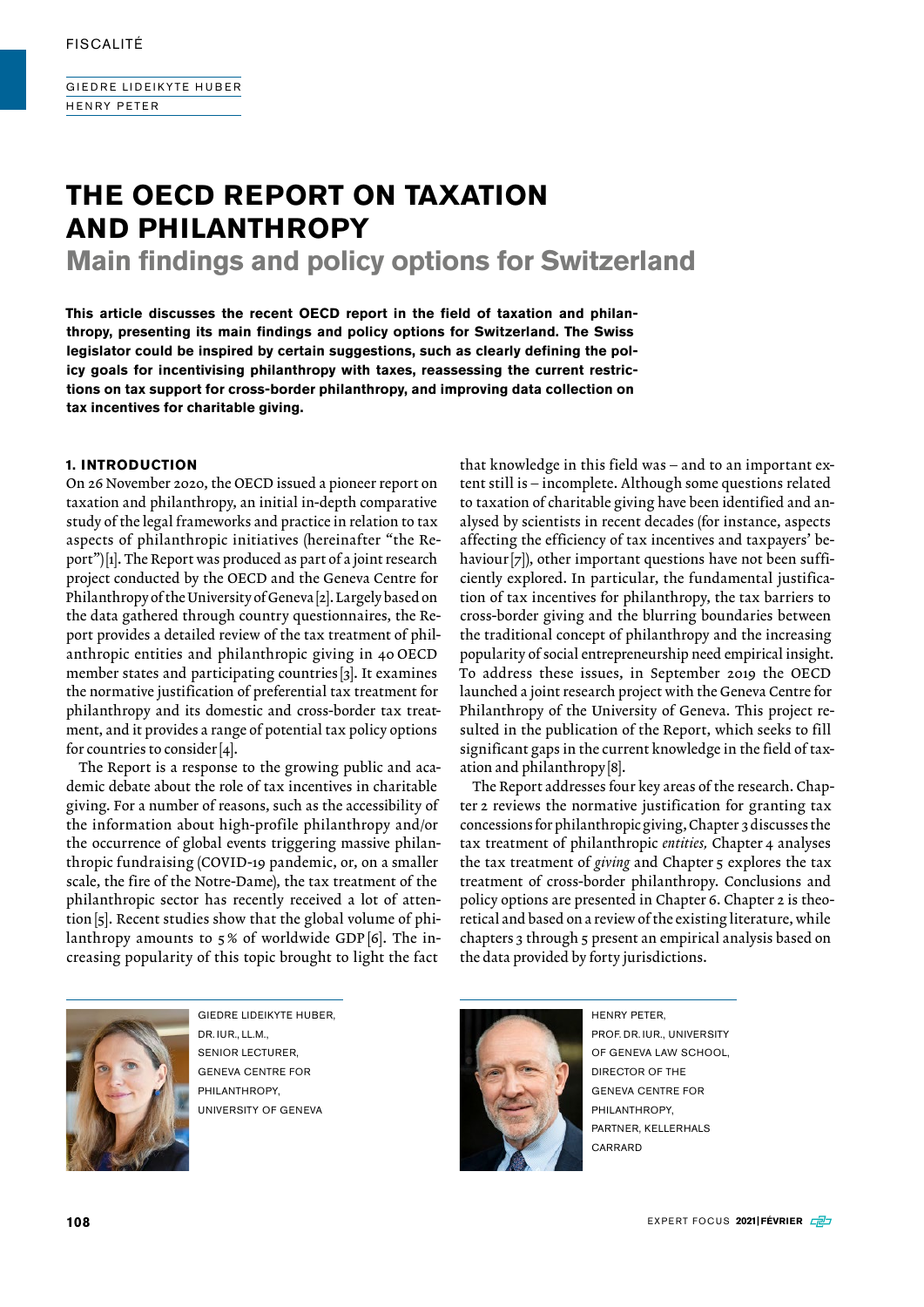One of the most fundamental observations of the Report is that the majority of countries studied in this project provide some form of preferential tax treatment for philanthropy[9]. The common practice is to grant tax relief on the activities of entities having philanthropic status, while both individual and corporate donors to these entities receive tax incentives that lower the cost of giving[10]. In the analysis of country-specific legal frameworks, the Report disentangles these two aspects: it describes the legal regime applied to *philanthropic entities* and analyses the tax treatment of *donors.* We present the main findings below.

2.1 Tax treatment of philanthropic entities. When establishing favourable tax treatment for philanthropic entities, governments need to decide two major issues:

1. how to define the boundaries of the entities that should benefit from favourable tax treatment; and

2. what kind of tax relief is most beneficial.

As regards *the definition of a philanthropic entity* with a status conferring tax benefits, the Report finds that most of the countries require entities to fulfil three cumulative conditions: being *not-for-profit,* having a *worthy purpose,* and acting for the *public benefit.* The not-for-profit requirement generally means that the surplus generated by an entity may not be distributed as dividends or other benefits beyond the scope of the entity's worthy purpose [11]. In terms of employee remuneration, the Report finds that this requirement allows the payment of "reasonable remuneration" for services or the provision of goods [12]. The worthy purpose condition means that philanthropic entities have to pursue goals that are deemed to be beneficial for society: welfare, education, scientific research and health care are some of the most frequent examples across countries [13]. Thirdly, the public benefit requirement specifies who can benefit from entity's activities. This latter condition depends on certain circumstances: some countries require the benefit to be open to all, while others allow the benefit to be restricted to groups having given characteristics or stipulate that the characteristics used to specify who can benefit must relate to the fulfilment of the entities' worthy purpose [14]. Nearly all countries surveyed in the Report require philanthropic entities to undergo a defined application process to become eligible for preferential tax treatment, during which a competent authority assesses the fulfilment of those requirements [15].

In terms of *income taxation,* the Report identifies two approaches: some countries exempt all (or part) of the income of charitable entities, whereas others hold all forms of income taxable, but allow philanthropic organisations to reduce their taxable income through reinvestments towards the fulfilment of their worthy purpose [16]. Non-commercial income (gifts or grants received) are often excluded from the tax base. The interesting question explored by the Report is the treatment of commercial income. While this treatment is not the same across all countries, the most common approach is to exempt the commercial income related to the worthy purpose and to tax unrelated commercial income[17]. In respect of other forms of tax, such as VAT, a number of countries also provide preferential treatment and concessions to philanthropic entities [18].

2.2 Tax treatment of donors. With regard to encouraging individual and/or corporate donors through taxes, governments usually choose one of two options: a tax deduction or a tax credit. A *tax deduction,* also called a "tax allowance", is a mechanism whereby the amount of a charitable donation is used to reduce the taxable income or profit of a donor ("a deduction"), usually subject to a given maximum. This tax incentive, which is the approach adopted by Switzerland, is very popular; twenty-two countries studied in the Report use it[19]. A *tax credit* is a different form of tax incentive. In contrast to a tax deduction, a tax credit allows the amount of a charitable donation to be deducted not from the donor's income or profits, but from the donor's taxes (a maximum threshold sometimes applies). Tax credits are deemed to be a more equitable incentive than tax deductions because progressive income tax rates are neutral regarding the benefit derived by the taxpayer [20]. Twelve jurisdictions studied in the Report use some type of tax credit to encourage philanthropic giving.

Certain governments choose to encourage charitable giving through direct subsidies as opposed to indirect (tax) incentives. Whereas tax incentives support philanthropy indirectly, through relief offered by the tax system, direct subsidies are governmental support directed straight to the charitable organisation. The two most common mechanisms of direct subsidies for philanthropy are *matching grants* and *allocation schemes.* Through matching grants, the government tops up private donations with a pre-defined amount that is transferred directly to the philanthropic entity (e.g. for every 1 Swiss franc donated the state adds 25 centimes). Matching grants are very rare, even though economic literature finds them more efficient than, for instance, tax deductions[21]: only four countries out of the forty studied use them (Ireland, the UK, Norway and Singapore; the latter two also use tax deductions). Allocation systems, which enable taxpayers to re-direct a portion of the income tax they owe the state to a charity instead, are also seldom: only seven countries provide them, sometimes in combination with other types of subsidy [22].

2.3 Taxation of cross-border philanthropy. A significant part of the Report is devoted to the analysis of the tax rules relating to cross-border philanthropy. A general conclusion is that countries currently provide insufficient tax support for cross-border giving[23]. Within the EU, which is an exception in this case, the European Court of Justice (ECJ) rulings require member states to adopt a "comparability" approach on case-by-case basis to ascertain whether a gift to a philanthropic entity in another member state is entitled to tax relief[24]. This approach can often result in considerable complexity and uncertainty, due to differences in tax relief between member states; in addition, the ECJ rulings have not been complied with everywhere across the EU [25].

Outside the EU, certain countries have signed bilateral treaties (e.g. US-Canada; US-Mexico) providing tax relief on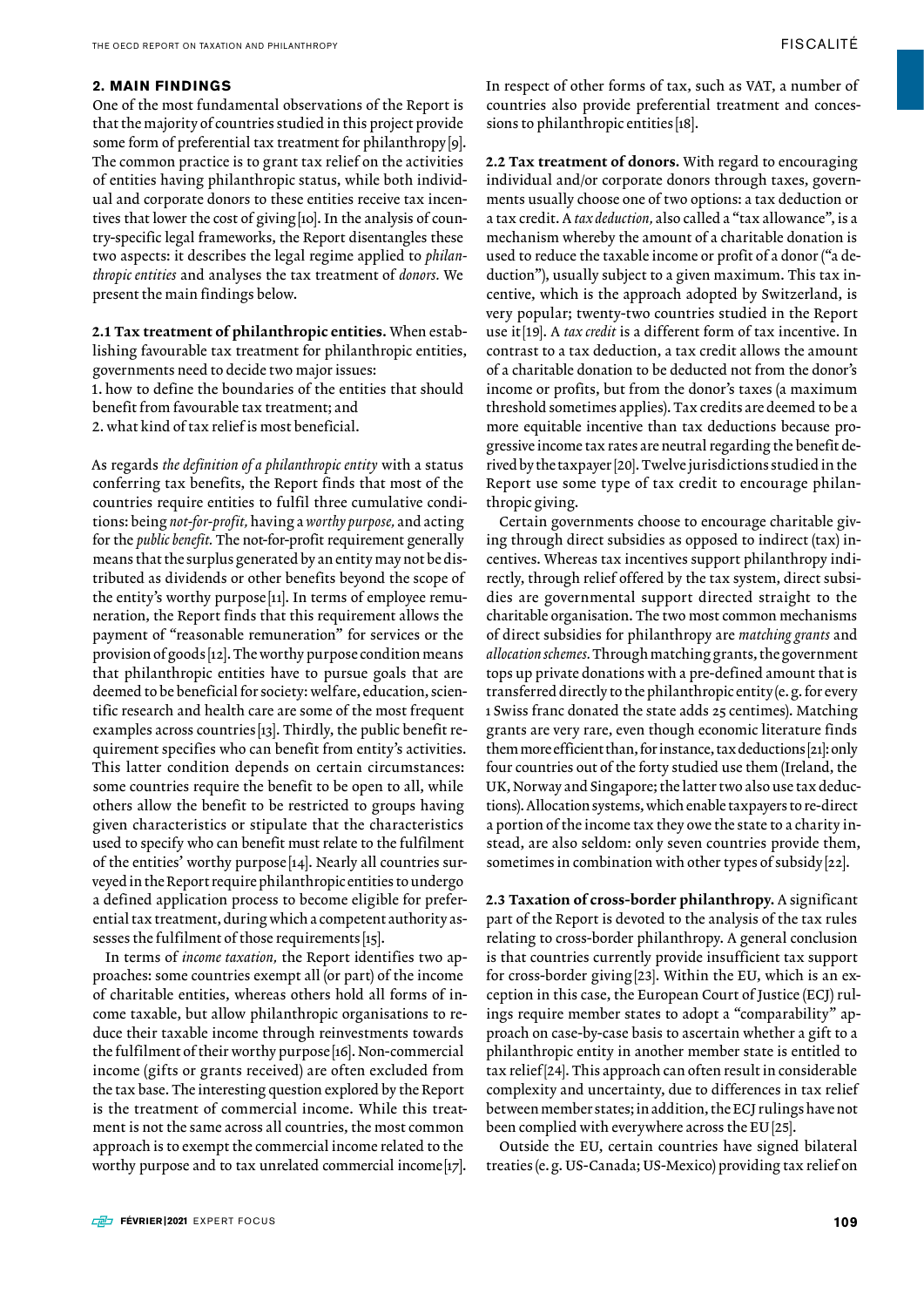a reciprocal basis [26]. Another approach, adopted for instance by Canada, is to have a list of approved foreign philanthropic organisations to which grants are eligible for tax relief[27]. Due to all the limitations on tax-incentivised cross-border giving, some philanthropic entities have established ways to work around legal restrictions, so that gifts can be made to domestic entities (that are eligible for tax relief) but are then passed on to entities in other countries [28].

#### **3. POLICY OPTIONS AND IMPLICATIONS FOR SWITZERLAND**

Despite certain controversies, it appears that most governments consider tax incentives for philanthropy a useful policy instrument. To mitigate some of the arguments against them and improve the policy framework, the Report suggests six tax policy options for countries to consider [29], which are deliberately quite broad. These options are not intended to be applied cumulatively and represent suggestions to be considered on a case-by-case basis, taking into account the specificities of each jurisdiction. As there is no "one size fits all" model, each country should weigh the opportunities and costs offered by each of the recommended options; we address them in turn below from a Swiss perspective.

3.1 Ensuring the design of tax incentives for philanthropic giving meets policy goals. The first recommendation of the OECD is to ensure that the design of tax incentives for philanthropic giving meets policy goals. This implies a trade-off between incentivising giving, limiting fiscal cost (from the state's standpoint) and balancing the distributional and democratic impacts of the relevant tax incentive [30]. The Report discusses four incentive design aspects which are relevant in this respect: eligibility criteria for a worthy purpose, the choice of a tax deduction versus a tax credit, using fixed or percentage-based fiscal caps and the use of allocation schemes. For instance, narrower eligibility conditions ensure that tax incentives better target the activities that align with the priorities of the policy makers, but they may result in a lower level of total giving. In contrast to a fixed cap, a percentage-based cap ensures a maximum proportional benefit available to both poor and rich households, although in aggregate terms the benefit to rich households is greater. As taxpayers in the higher income and/or wealth brackets are empirically known to give more[31], percentage-based caps would therefore be more suitable for countries that aim to maximise total giving[32]. The same logic applies to tax deductions, which, compared to tax credits, provide a greater benefit to affluent households.

Distributional concerns are also often mentioned in policy messages, even though legislators do not establish a hierarchy between the two policy objectives (distribution and maximising total giving), which are sometimes conflicting.

In this context, Switzerland, with its tax incentives for a broad range of worthy purposes and percentage-based cap as well as the use of tax deductions, emerges as a country whose choice of tax instruments prioritises the goal of *maximising total giving.* However, whether legislators consciously priviledges this policy goal over distributional concerns, is unclear. In fact, governmental messages do not explicitly formulate the goal of Swiss tax policy for incentivising charitable donations as being the "maximisation of total giving". This goal may be implicit in the general goal of civil and tax law reform related to foundations, which is "to sustainably strengthen the status of charitable foundations in Switzerland" [33]. However, when it comes to the specific legal analysis of proposed tax reforms for philanthropy, it is interesting to note the legal arguments and the emphasis put on some of them by the legislators. During the latest reform, the first and the longest argument was whether the proposed tax law provisions are in line with Art. 127, al. 2 of the Federal Constitution, in particular with the principle of the ability to pay  $[34]$  – which is a distributional issue. The analysis considered whether a given tax deduction undermines the typical fiscal character of taxation (use of tax proceeds to finance state tasks). It was followed by public finance considerations and, lastly, deliberations about the democratic impact of delegating budgetary power to private taxpayers [35]. Even though one cannot assume that the order in which legal arguments are presented necessarily reflects the hierarchy of legislators' policy concerns, in our view it would be safe to say that distributional concerns are important for the Swiss government. On this basis, Switzerland rejected the proposal of large increases in tax deductions for philanthropic giving in 2003.

In any event, the Report recommends making a clear decision about which policy objective is to prevail: taxpayer equality, maximising total giving etc [36]. While the Report says that maximising total giving may be achieved through tax deductions  $[37]$  and a wide range of philanthropic purposes, distributional and equality concerns are clearly better addressed with tax credits and by potentially targeting specific fields of philanthropic purposes through tax incentives. However, as tax deductions incentivise higher-income taxpayers, switching to a tax credit system might affect (reduce) the amount of total giving. Swiss legislators could consider this possibility, but such a move should be based on a clear policy objective and would need to be supported by an extensive legal and economic analysis.

3.2 Improving preferential tax treatment of philanthropic entities. Policy options for improving the preferential tax treatment of philanthropic entities touch upon some of the most complex questions that arise in practice[38]. In particular, the Report discusses the tax treatment of commercial income of philanthropic entities and VAT.

Unrestricted commercial activities of tax-exempt entities may give rise to competitive neutrality and revenue loss concerns [39]. The Report therefore suggests reassessing tax exemptions for commercial income, at least concerning the income generated by activities unrelated to the entity's worthy purpose. However, disentangling commercial and non-commercial income is sometimes a very complex process which increases compliance and administration costs [40]. Other policy options would be to only exempt commercial income reinvested into the worthy purpose or to impose a threshold beyond which income from commercial activities is taxed [41].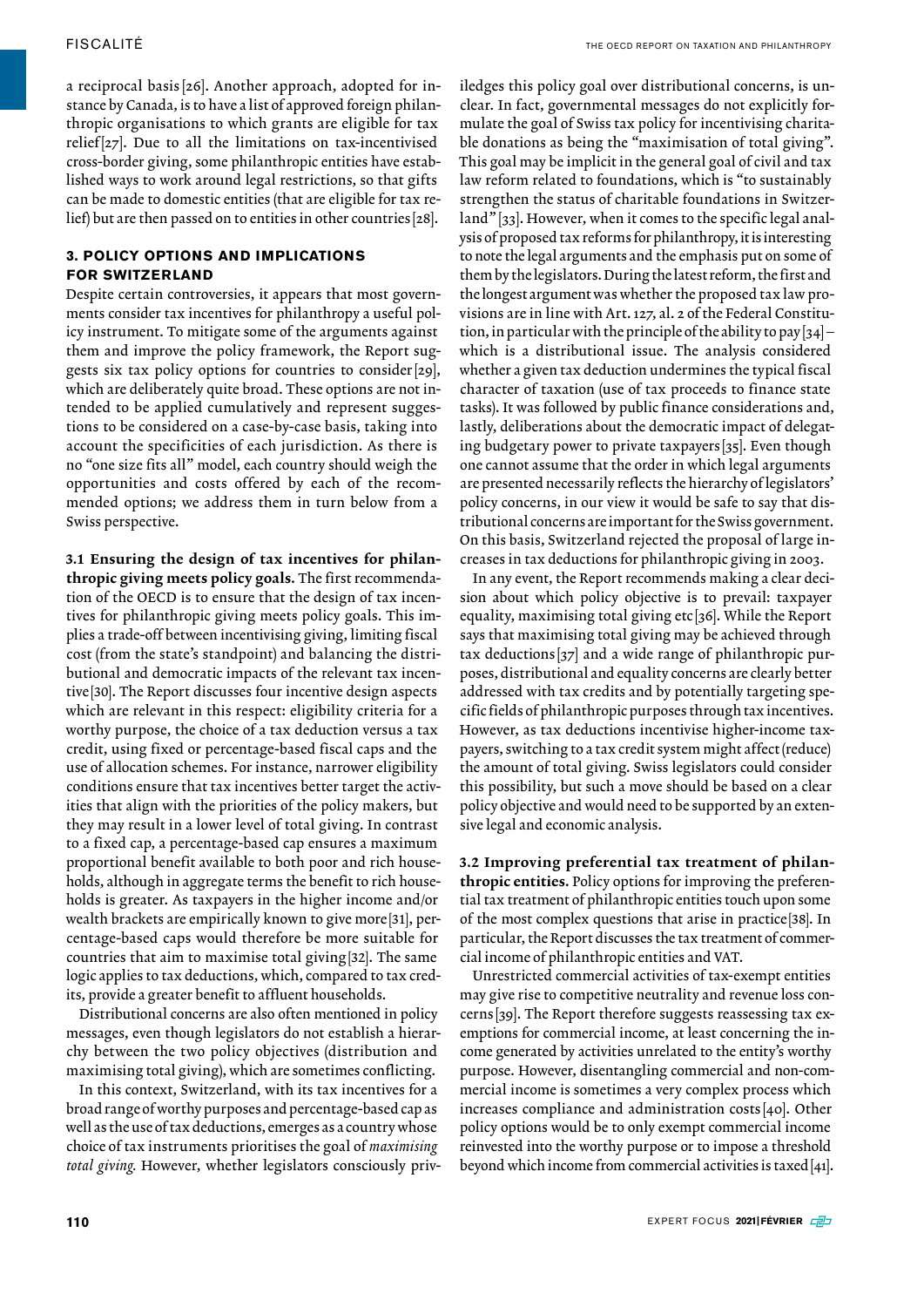The Swiss position is to a certain extent already in line with these policy recommendations. In terms of commercial income, Switzerland exempts all the income of philanthropic entities [43], but tolerates *commercial* income at a level determined by non-codified cantonal practices [44]; if the commercial income exceeds this level, the philanthropic entity can lose its tax-exempt status [45]. As the limit for "exempt" commercial income is not uniform, the Swiss system is not entirely transparent and diverges on this point from the solution recommended by the OECD. In terms of VAT, philanthropic entities in Switzerland are in principle not exempt from it, but certain limits have been acknowledged by legislators, as recommended by the OECD. Specifically, non-profit, voluntarily run sporting and cultural associations as well as charitable organisations generating a yearly turnover of less than 150,000 francs [46] in Switzerland and abroad are exempt from Swiss VAT liability.

3.3 Reducing complexity. Another recommendation concerns finding the right balance between tax policies tailored to the wide range of philanthropic activities and limiting the complexity of the tax system[47]. Overly complex tax rules generate high compliance costs and may put low-income donors and smaller philanthropic entities at a disadvantage compared to high-income donors and larger philanthropic entities [48]. The Report suggests applying uniform entity eligibility requirements to the receipt of tax-incentivised gifts and performance of tax-exempt activities, imposing a threshold for non-monetary donations (or reassessing their types) and implementing a payroll giving system.

In the light of such a recommendation, certain aspects of the Swiss tax system appear relatively non-complex, namely the uniformity of eligibility requirements for philanthropic entities. Our knowledge about the field of non-cash donations is imperfect, however. In certain situations, the valuation of non-cash donations and the associated administrative processes may indeed be complex. Yet, virtually no research or data exist on this question. As tax incentives for non-cash donations were introduced in Switzerland in 2006[49], it would be very interesting to see findings about the impact of this tax policy measure. In addition, payroll giving, currently non-existent in Switzerland, could be a useful additional option to be considered by Swiss legislators.

3.4 Improving oversight. The Report provides an overview of policy options that may ultimately improve oversight of the philanthropic sector and its activities [50]. Switzerland already complies with a number of recommendations, such as annual reporting requirements for exempt entities, differentiating between donating and sponsoring as well as limiting the remuneration of board members of philanthropic entities [51]. Some of these options could, however, be usefully considered in Switzerland. For instance, having an easily accessible and publicly available register of approved philan-

thropic entities [52] might be useful for a number of donors (even though this would not prevent situations where a donor is misinformed because an entity retrospectively loses its tax-exempt status)[53]. Another crucial point for improving oversight is collecting data that would allow the benefit to be estimated for the state in waiving part of its right to collect taxes in order to foster philanthropic incentives [54]. Regrettably, such information does not currently exist in Switzerland.

3.5 Reassessing restrictions on tax support for cross-border philanthropy. One of the most important recommendations for Switzerland would be increasing its degree of tax support for cross-border philanthropy. The Report expresses a view – which the authors of this article share – that the nature of many of the challenges which the world faces calls for countries to adopt a global rather than an insular perspective. Issues such as poverty, war and conflict, environmental concerns, medical research and public health (e.g. a pandemic) require cross-border cooperation[55]. However, the basic principle applicable in the Swiss tax system is, with only few exceptions, that cross-border philanthropic giving is not incentivised through taxes [56]. This is regrettable not only for the above-mentioned reasons, but also because in practice such tax treatment is easily worked around by organisations such as Transnational Giving Europe which, in numerous instances, may transfer donations abroad in a tax-efficient way for the donor by using local tax-exempt entities [57]. The current Swiss system is therefore neither justified from a normative perspective, nor from a pragmatic standpoint.

### **4. COMMENTARY IN THE LIGHT OF THE LUGINBÜHL INITIATIVE**

The Luginbühl initiative entitled "Strengthening Switzerland's attractiveness for foundations" [58], which is currently pending in the Federal Parliament, suggests several changes to Swiss law, three of which concern tax incentives for philanthropy. The proposals are as follows:

1. creating a preferential regime for gifts made by heirs to the debit of the estate, by granting them a one-off increase in the tax deduction for gifts in the year of the decedent's death or the following year or in the year of the division of the estate; 2. creating a way to carry forward a donation to subsequent tax years if the maximum deduction for donations is exceeded;

3. allowing salary payments to members of the strategic management bodies.

One may note that none of these proposals are mentioned in the OECD's policy options. The first two proposals are indeed not adressed by the OECD (which, however, does not mean that they may not be considered). Regarding the recommendation on remuneration, the OECD expressly recommends limiting the remuneration of staff in order to avoid misuse of philanthropic entities and their income<sup>[59]</sup>. Switzerland takes another approach in this respect (which, however, is up for discussion) by forbidding salary payments to the mem